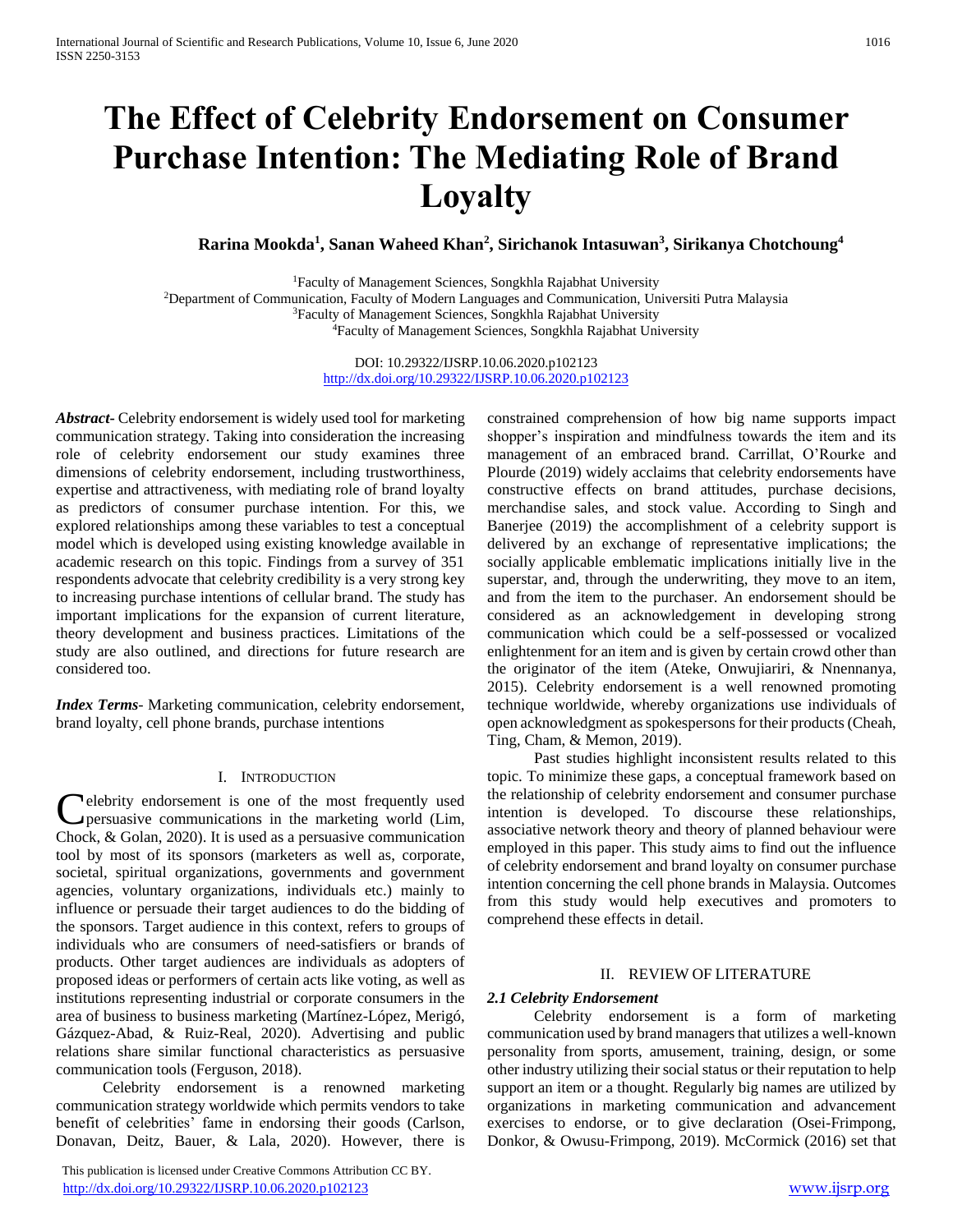big name endorsement is successful in changing customers' outlook for the brands, affecting the acceptability and unwavering quality of notices decidedly and impacting buyers' buy expectations. According to Raja (2020) endorsements improve brand review and acknowledgment, change the negative disposition towards the brand, and set up the believability. Moreover, Lewallen, Miller, & Behm-Morawitz (2016) commercials endorsed by celebrities order high amiability among buyers bringing about organizations going overboard massive aggregates to associates big names to help their brands (Stafford, Stafford, & Day, 2002).

 The idea of the celebrity endorser influences how shoppers see the characteristics and advantages of the item being embraced, along these lines expanding its worthiness among clients. Since they trust the celebrity, individuals will in general exchange their impression of the big name to the brand being embraced (Schimmelpfennig, 2018).Therefore, celebrity endorsement is regarded as an effective marketing practice by which advertisers advance and convince, yet in addition make their item or brand progressively alluring with the presence of a big name. Customers who consider famous people to be good examples are slanted to change their behavior to synchronize themselves with brand endorsers (Priyankara, Weerasiri, Dissanayaka, & Jinadasa, 2017). This procedure impacts shopper tastes and perspectives. The criticalness of celebrity endorsement in marketing communication lies in the idea that celebrities can add value not only to the product they are endorsing, but also to the brand (Nelson & Deborah, 2017). Past studies emphasized that brand endorser epitomize the given brand in a exclusive manner, which makes the item more attractive in comparison to their competitors brand, thus creating a positive brand picture to attach more sales (Bergkvist & Zhou, 2016). The significant influence that famous people can have on individuals' minds and along these lines on

influential. (Albert, Ambroise, & Valette-Florence, 2017). Consequently, sponsors attempt to match the behavior of a superstars to the characteristics of the item being recommended because this congruency emphases on the buyer's rationalities and makes a positive brand disposition (Yu & Hu, 2020). Santos, Barros, and Azevedo (2019) examine the celebrity congruence model which proves that brand-celebrity and user-brandpersonality congruence is fundamentally connected with brand attitude and brand purchase intention. Khamis, Ang and Welling (2017) noted that celebrities are considered as being sound and reliable worldwide and who are known for their skill in a given territory, can impact purchasers' eagerness to buy an item undeniably more successfully. Therefore, publicists recruit superstars to endorse brands or products based on their attractiveness (Moradi & Zarei, 2011) as well as their credibility (Hussain, Melewar, Priporas, Foroudi, & Dennis, 2020).

shopper conduct which results in making advertisements more

# *2.2 Brand Loyalty*

 Brand loyalty is one of the widely discussed areas in marketing literature of since few years (Dapena-Baron, Gruen, & Guo, 2020). The incredible interest in customer brand loyalty can be accredited to its significance in accomplishing competitive advantages and monetary outcomes (Liu, Hultman, Eisingerich, & Wei, 2020). Brand loyalty is a phenomenon that has been investigated since long time; yet, with no definite signs to

 This publication is licensed under Creative Commons Attribution CC BY. <http://dx.doi.org/10.29322/IJSRP.10.06.2020.p102123> [www.ijsrp.org](http://ijsrp.org/)

summarize the consequences. Brand loyalty develops a positive attitude of an individual towards particular brand that bring about continued repurchasing practices and in a lower consumer sensitivity to the cost and the contributions of contenders (Inegbedion & Obadiaru, 2019).

 In today's competitive business world the loyal customers are esteemed more, because they considered more lucrative for the firm as compare to new customer, subsequently loyal customer do frequent purchasing with the firm and have lower adjusting expenses (Yeh, Wang, & Yieh, 2016). Thus, overseeing and upgrading customer loyalty turns into a key basic for firms. Brand loyalty has been proclaimed by experts to be an authoritative goal of promoting. Brand loyalty encompasses of a consumer's commitment to repurchase a product or a service or by other constructive actions such as word of mouth (Leckie, Nyadzayo, & Johnson, 2016). To have shoppers that are faithful towards your product is something that each brand ought to organize, since those clients are an incredible wellspring of creating conceivable pay. It is getting progressively significant for brands to ensure that they are serious every way under the sun. If a brand is competitive and maintain its superiority and purchasers see an incentive in the brand, they will in all probability repurchase it (Yeh et al., 2016). The development of a compacted and positive brand all around prompts a tendency of a particular brand among the customers, which after some time may provoke brand loyalty. Faithfulness comprises of a serious extent of holding among client and a brand. Besides, faithful clients are reluctant to switch brands and like to stay with a brand that they feel great and happy with (Foroudi, Jin, Gupta, Foroudi, & Kitchen, 2018). Consumers who are faithful towards a brand are additionally less value delicate and open to follow through on a greater expense for a particular brand contrasted with different other options, since clients may see an interesting an incentive in the brand. Another favorable position for organizations with brand faithful clients is the way that it can prompt market benefits. Organizations get exchange use and don't have to publicize as much as organizations without steadfast consumers (Wang, Capon, Wang, and Guo, 2018). Advertising points of interest can likewise be acquired from improved verbal exchange among brand faithful customers (Giovanis & Athanasopoulou, 2018) bringing about higher gainfulness.

# *2.3 Purchase Intention*

 Purchase intentions has been widely utilized in the past studies as an indicator of successive purchase (Pradhan, Duraipandian, & Sethi, 2016). Purchase intention is well-defined as "consumers' willingness to purchase certain products or services" (Malodia, Singh, Goyal, & Sengupta, 2017). Buy expectation has been comprehensively utilized as a central build to demonstrate shoppers' purchasing conduct in statistical surveying (Ali, 2016). However, it is an indicator that is frequently condemned by experts, in light of the fact that there is a distinction between the real buying behavior and the buy aim. Real buy can be affected by external variables, for example, financial plan, normal practices, search costs, unavailability, sudden advancements (Foroudi et al., 2018). Along these lines, shoppers probably won't wind up buying the item/administration, in spite of the fact that they have the buy goal. However, demeanor conduct examines have uncovered that mindsets and expectations are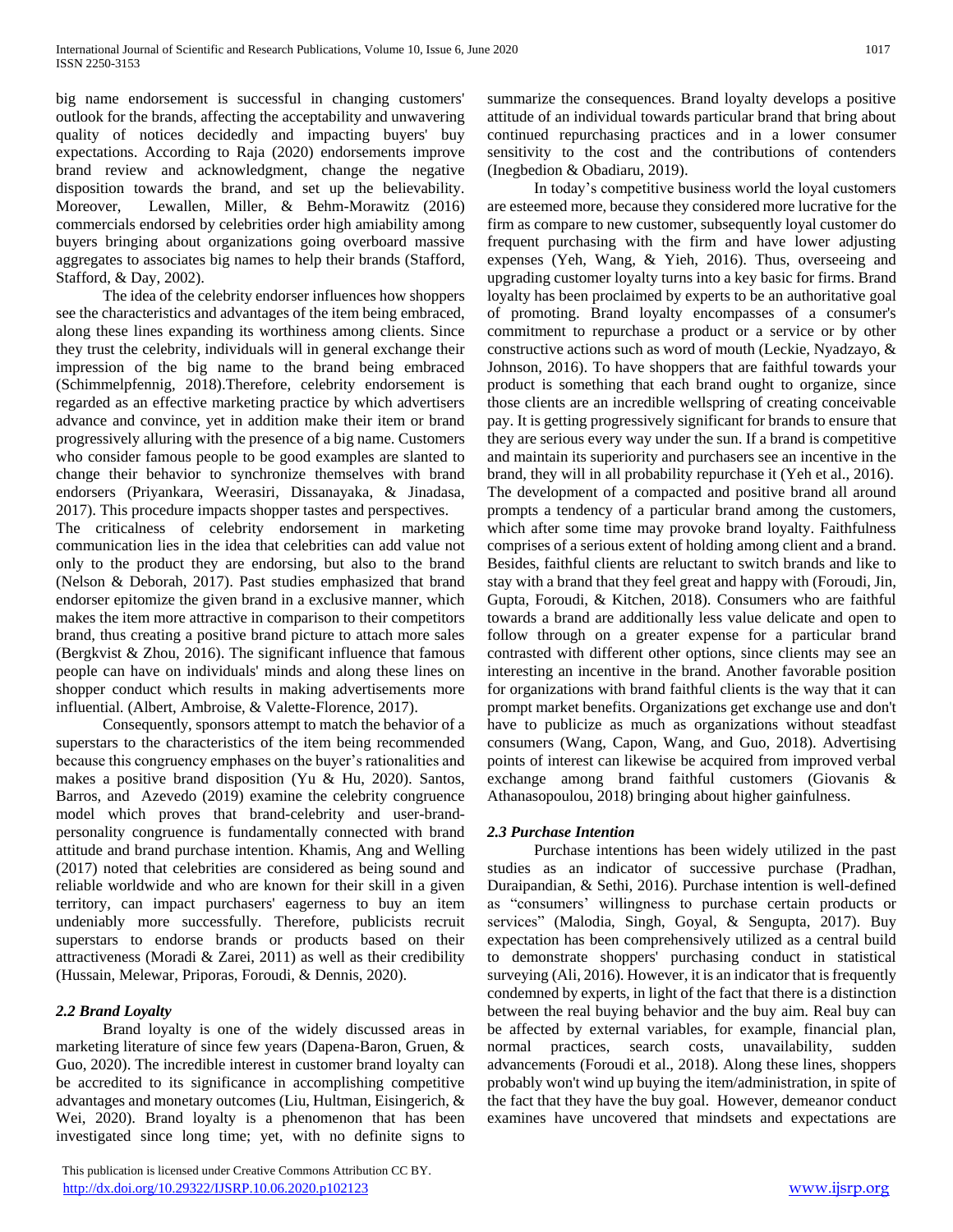altogether valuable to anticipate precise behaviors (Osei-Frimpong et al., 2019).

 Generally, the term intention is considered as the antecedents that stimulate and drive customers' acquisition of products and services (Chinomona & Maziriri, 2017). One of the most well-known methodologies embraced by advertisers in increasing a comprehension about buyers' genuine conduct is through considering their aims (Malodia, Singh, Goyal, & Sengupta, 2017). Singh and Banerjee, (2019) have revealed the existence of a compact relationship among these two specific constructs. Consequently, they declare that buy aim fills in as an option for estimating customers' buy conduct. In this manner, buyers' aim toward a specific deportment has remained the focal point of notable theories like theory of reasoned action (TRA). This claim is likewise bolstered by Azjen (1991) who notice that aim is the factor that boosts shoppers and thusly impacts their conduct. Undeniably, it uncovers how hard shoppers are contented to effort, just as the measure of exertion they design to apply for performing out a distinct behavior. As indicated by scholars, the likelihood that a specific conduct will really be performed by people to a great extent depends on the quality of their goals. At the point when the aims of playing out certain conduct are solid, there are higher probabilities that the particular conduct will be performed.

# III. HYPOTHESES DEVELOPMENT

 The conceptual framework applied in this investigation depends on two speculations. The main theory is of associative network theory, while the subsequent theory is of planned behaviour. Associative network theory is utilized to clarify the connection between the big name and the brand. While, theory of planned behaviour conduct is utilized to clarify the connection between attitude, societal customs, and behavioural control. A protracted empirical investigation has been directed with the aid of primary data. Variables discoursed in the framework tested empirically using primary data and all essential information gathered through a structured/questionnaire with measurable investigation.

In light of the literature investigated over, the study's five hypotheses are referenced underneath, and the accompanying theory would be tested.

H1: There is significant relationship between celebrity endorsement and consumer purchasing intention.

H2: There is significant relationship between celebrity endorsement and brand loyalty.

H2: There is significant relationship between brand loyalty and consumer purchasing intention.

H4: Brand loyalty, mediates the relationship between celebrity endorsement and consumer purchasing intention.

 To measure scales measurement is adopted from Serkan & Gökhan (2005). Purchase intention were estimated utilizing all items adapted from Shukla (2010), individually. All questions related to the study variables were measured using a five-point Likert scale ranging from 1 for "strongly disagree" to 5 for "strongly agree". The endorser's appeal and five items each estimating skill and reliability. To gauge brand loyalty seven scales estimation is borrowed from Serkan and Gökhan (2005).

 This publication is licensed under Creative Commons Attribution CC BY. <http://dx.doi.org/10.29322/IJSRP.10.06.2020.p102123> [www.ijsrp.org](http://ijsrp.org/)

Purchase expectation were estimated utilizing three items each adjusted from Shukla (2010), individually. All inquiries identified with the examination factors were estimated utilizing a five-point Likert scale running from 1 for " strongly disagree" to 5 for "strongly agree".

# *3.1 Measurement and Data Collection*

 The measurement constructs combine, celebrity endorsement, brand loyalty and purchase intention, with a Likert 5-point scale extending " from 1 for "strongly disagree" to 5 for "strongly agree". The convenience sampling is done to gather information from PDA clients living in Kuala Lumpur Malaysia by a self-regulated survey. The testing sampling duration was from January fifteenth, 2020 to March fifteenth, 2020. Absolutely 415 polls were dispatched. Of these, 382 surveys were returned, barring 31 invalid questionnaires, there are 351 useable questionaries' and the response rate is 84.57.

#### IV. RESULTS AND FINDINGS

## *4.1 Data Analysis*

 This statistical software SPSS was utilized to complete a descriptive analysis of the data, while PLS SEM was utilized to run the structural equation model. The latter involved a two-a step incremental approach: fitting the estimation model and afterward fitting the structural model.

## *4.2 Sample Profile*

 The total sample for this study based on 351 respondents, 61percent (216) were feminine and 38 percent (135) were masculine. Most respondents (right around 56 percent) were students, the majority of them matured 22–30 (51.5 percent). Most respondents were unmarried (62.2 percent). Given below in Table 1 researcher discussed about the mean, standard deviation, internal consistency measures and inter-correlation of the study's endogenous and exogenous variables.

**Table 1: Descriptive analysis, correlation matrix and AVE**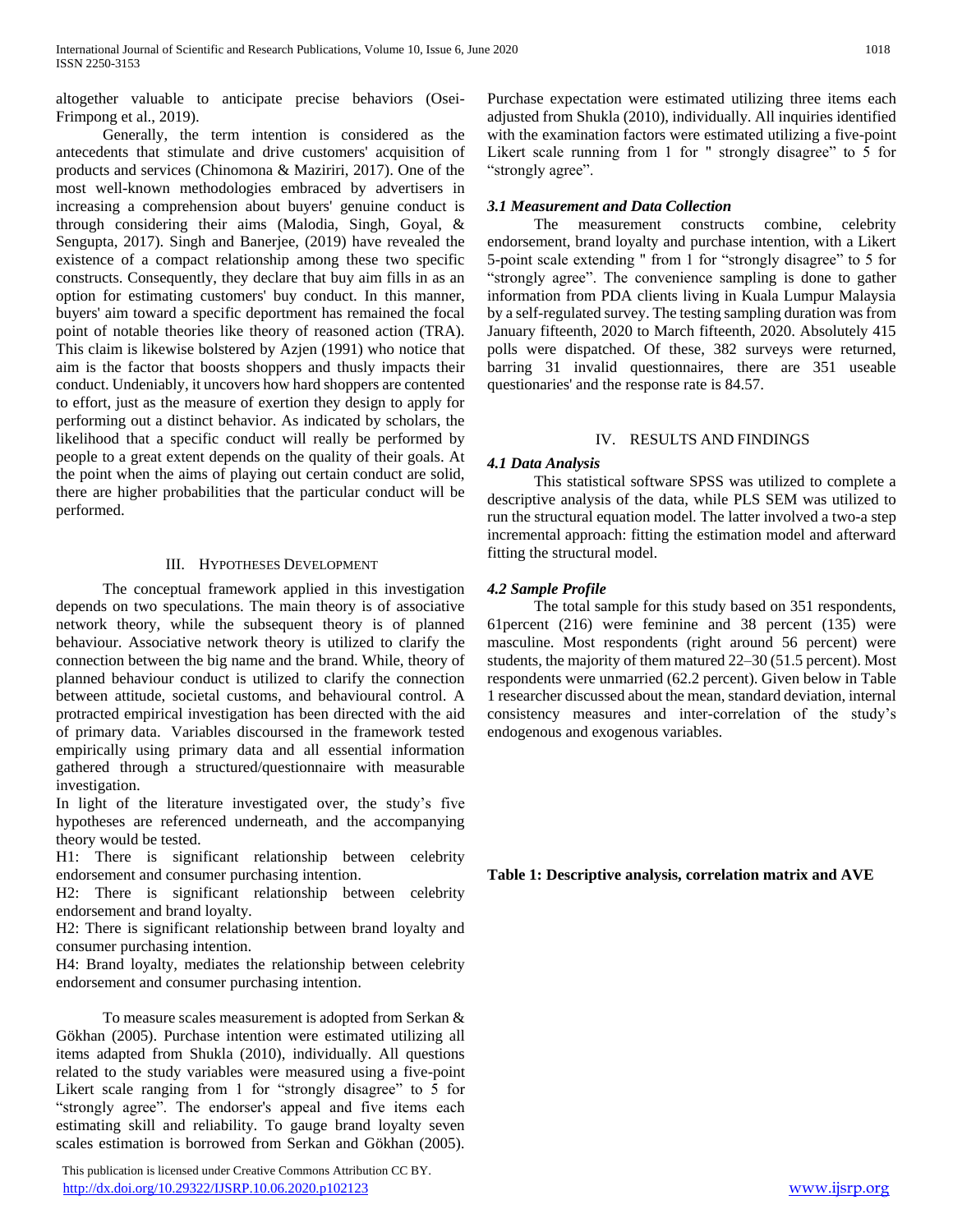Note:  $* p < 0.01$ .

| Latent           | N <sub>0</sub> | M           | S              | 1     | $\mathbf{2}$ | 3            | 4              | 5   | 6  |
|------------------|----------------|-------------|----------------|-------|--------------|--------------|----------------|-----|----|
| construc         | . of           | ea          | D              |       |              |              |                |     |    |
| t.               | ite            | $\mathbf n$ |                |       |              |              |                |     |    |
|                  | ms             |             |                |       |              |              |                |     |    |
| <b>Attractiv</b> | 4              | 2.1         | $\mathbf{0}$ . | 0.7   |              |              |                |     |    |
| eness            |                | 6           | 9              | 4     |              |              |                |     |    |
|                  |                |             | 4              |       |              |              |                |     |    |
| <b>Trustwo</b>   | 5              | 2.6         | $\mathbf{0}$   | 0.4   | 0.6          |              |                |     |    |
| rthiness         |                | 6           | 8              | $2*$  | 6            |              |                |     |    |
|                  |                |             | 6              | (0.   |              |              |                |     |    |
|                  |                |             |                | 16)   |              |              |                |     |    |
| <b>Expertis</b>  | 5              | 2.3         | $\mathbf{0}$   | 0.4   | 0.5          | 0.5          |                |     |    |
| e                |                | 6           | 8              | 9*    | 8*           | $\mathbf{2}$ |                |     |    |
|                  |                |             | 3              | (0.   | (0.          |              |                |     |    |
|                  |                |             |                | 23)   | 36)          |              |                |     |    |
| <b>Brand</b>     | 9              | 2.5         | $\mathbf{0}$   | 0.3   | 0.4          | 0.4          | 0.7            |     |    |
| Loyalty          |                | 6           | 9              | $2^*$ | $4*$         | $2*$         | 7              |     |    |
|                  |                |             | 6              | (0,   | (0,          | (0.          |                |     |    |
|                  |                |             |                | 08)   | 16)          | 16)          |                |     |    |
| <b>Purchase</b>  | 3              | 2.7         | 1.             | 0.4   | 0.4          | 0.3          | 0.7            | 0.6 | 0. |
| intention        |                | 4           | 0              | 6     | 8            | 4            | $\overline{2}$ | 6   | 7  |
|                  |                |             | 3              | (0.   | (0.          | (0.          | (0.            | (0. | 9  |
|                  |                |             |                | 23)   | 22)          | 10)          | 50)            | 43) |    |

 All the variables have a reliability coefficient that falls within an acceptable range (0.07 or above), as suggested by (Taber, 2018). None of the coefficients is greater than 0.8, indicating that there is no multicollinearity in the dataset.

# **4.3 Factor Analysis and Reliability Analysis**

The investigation utilizes Cronbach's  $\alpha$  to quantify the internal reliability of the questionnaire. As appeared in Table 2, Cronbach's α of Attractiveness is 0.915. Trustworthiness 0.856 and Expertise is 0.863 separately. Brand loyalty is 0.893 and purchase intention is 0.906. Concurring (Taber, 2018) proposal, when Cronbach's  $\alpha$  is more noteworthy than 0.7, it shows the survey has a generally high internal reliability. The aftereffects of the examination show that Cronbach's  $\alpha$  in all factors is higher than 0.7. It shows that the reliability of the survey is worthy.

| Table 2. CFA results for observed and latent constructs |  |  |
|---------------------------------------------------------|--|--|
|---------------------------------------------------------|--|--|

| <b>Variables</b>      | Measuremen | Cronbach'  | CR  | AV   |
|-----------------------|------------|------------|-----|------|
|                       | t item     | $s \alpha$ |     | E    |
| <b>Attractiveness</b> | 4          | 0.915      | 0.9 | 0.73 |
|                       |            |            | 2   |      |
| <b>Trustworthines</b> | 5          | 0.856      | 0.8 | 0.66 |
| S                     |            |            | 6   |      |
| <b>Expertise</b>      | 5          | 0.863      | 0.8 | 0.56 |
|                       |            |            | 9   |      |
| <b>Brand Loyalty</b>  | 9          | 0.893      | 0.8 | 0.73 |
|                       |            |            | 8   |      |
| <b>Purchase</b>       | 3          | 0.906      | 0.9 |      |
| intention             |            |            | 3   |      |

Note:  $\alpha$  = Cronbach's alpha, CR = composite reliability, AVE = average variance extracted.

# **4.4 Meditating Test**

 As per Baron and Kenny (1986) proposals, there are three stages to analyze the intervening variable, First, the independent variable must be appeared to influence the dependent variable in the primary condition, second, the independent variable must affect the mediator in the subsequent condition; and third, the mediator must influence the dependent variable in the third condition. On the off chance that these conditions all hold the anticipated way, at that point the impact of the autonomous variable on the needy variable must be less in third condition than in the subsequent condition. Perfect mediation holds if the independent variable has no effect when the mediator is controlled. Thusly, to test theory four (H4), a regression analysis is applied to examine whether brand loyalty will mediate purchase intention. The result reveals that purchase intention as the dependent variable, and attractiveness, trustworthiness and expertise as the independent variable. The results show that attractiveness ( $\beta$ =0.424, p<0.001), trustworthiness ( $\beta$ =0.378, p $<0.001$ ) and expertise ( $\beta$ =0.385, p $<0.001$ ) significantly accounted for purchase intention. Secondly, regresses with purchase intention by adding brand loyalty as the mediating variable. The results exhibit that β value of purchase intention reduces from 0.335 to 0.181 in brand loyalty. As a consequence, the effects attractiveness, trustworthiness and expertise on purchase intention are reduced because of adding the mediator, brand loyalty. So, hypothesis four (H4) is supported, and there is a mediating effect (see Table 4).

**Table 4. Meditating Test of Brand Awareness, Perceived Quality and Purchase Intention**

| Variabl   |            | Model 1    | Model 2    | Model 3       |
|-----------|------------|------------|------------|---------------|
| <b>es</b> |            |            |            |               |
|           | Attractive | brand      | Purchase   | Purchase      |
|           | ness       | loyalty    | intention  | intention     |
| celebrit  | Trustwort  | $0.424***$ |            | $0.181**$ (0. |
| y         | hiness     | 0.000)     |            | 002)          |
| endorse   | Expertise  |            |            |               |
| ment      |            |            |            |               |
|           |            | $0.378***$ |            | $0.196***$    |
|           |            | 0.000      |            | 0.001)        |
|           |            | $0.385***$ |            | $0.343***$    |
|           |            | 0.000)     |            | 0.000         |
| brand     |            |            | $0.420***$ | $0.335***$    |
| loyalty   |            |            | 0.000)     | 0.000         |
| Adj. R2   |            | 0.233      | 0.177      | 0.216         |
| F         |            | 36.960     | 57.335     | 25.130        |

\*P<0.05, \*\*P<0.01, \*\*\*P<0.001

# V. DISCUSSION AND THEORETICAL IMPLICATIONS

 In view of the point of our paper and to minimize the gaps, we applied associative network theory and theory of planned behaviour to develop our conceptual model. Our validated model distinguished the key role of celebrity endorsement, its three dimensions attractiveness, expertise and trustworthiness on purchase intention with brand loyalty taken as an intervening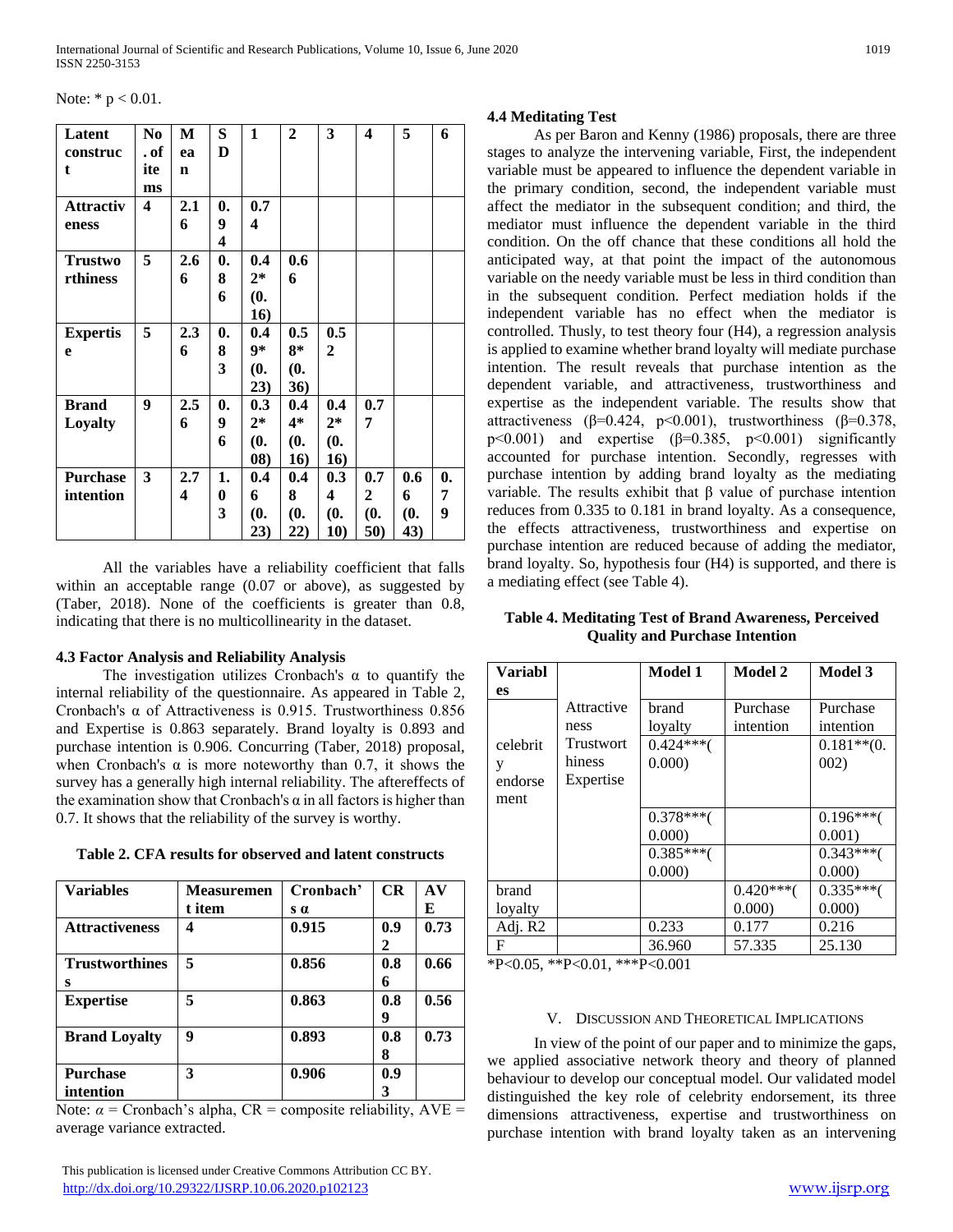construct. The discoveries of this investigation propose that all of the hypotheses are affirmed. This examination affirms that celebrity credibility positively affects attitude towards superstar support. These results are in accordance with the past examinations, where predictors (La Ferle and Choi, 2005; Sallam and Wahid, 2012) have affirmed the constructive outcomes of celebrity credibility on the validity of consumer purchase intention. The investigation's most significant discovering concerns the mediating job of brand loyalty in the proposed connections. It finds that brand loyalty completely mediates the connection between each of the three components of celebrity endorsement and purchase intention. These outcomes bolster Chi (2009) finding that brand loyalty intervenes the relationship between endorser's attractiveness, trustworthiness and expertise and customer intention to purchase.

 In view of the examination's outcomes, a cellular phone companies' decision of using superstar endorser is significant for creating positive brand loyalty and customer buy aim. Marketing agencies and clients in everywhere throughout the world ought to lean toward big name endorsers described by reliability, recognition and believability (Lucassen, Muilwijk, Noordzij, and Schraagen, 2013). This makes it significant for organizations and marketing agencies to consider the reliability and believability related with potential superstar endorsers when structuring promoting efforts, to guarantee they have the best conceivable effect on positive brand unwaveringness accordingly expanding buy aims. In conclusion, this investigation affirms that celebrity credibility and brand devotion have a positive on buy goals.

#### VI. STUDY LIMITATIONS AND FUTURE RESEARCH

 Given the limitations identified with time, availability and sampling frames, the investigation depended on convenient sampling to gather its information, which may influence the degree to which these outcomes can be generalized. In spite of the fact that we have utilized cross-sectional data, future exploration could utilize longitudinal data to limit common method bias.

 Another perspective that could be consolidated is the cultural context. Taking into account that culture additionally shapes esteems, convictions, behavior, conduct and way of life, it might be intriguing to check how this influences buyer reaction to different types of celebrities in Malaysia, including competitors, on-screen characters, vocalists, experts, spokespersons, sentiment producers and writers. Future exploration could likewise survey whether celebrity endorsers related with negative discernments influence brand attributes, for example, brand love, buy expectation and trust. Correspondingly, the impact of superstar switching behavior on purchaser conduct is a region worth inspecting.

#### **REFERENCES**

- [1] Albert, N., Ambroise, L., & Valette-Florence, P. (2017). Consumer, brand, celebrity: Which congruency produces effective celebrity endorsements? Journal of Business Research, 81, 96–106.
- [2] Ali, F. (2016). Hotel website quality, perceived flow, customer satisfaction and purchase intention. Journal of Hospitality and Tourism Technology.
- [3] Ateke, B. W., Onwujiariri, J. C., & Nnennanya, D. A. (2015). The relationship between celebrity endorsement and brand image in the fastfood

 This publication is licensed under Creative Commons Attribution CC BY. <http://dx.doi.org/10.29322/IJSRP.10.06.2020.p102123> [www.ijsrp.org](http://ijsrp.org/)

industry in Port Harcourt, Nigeria. European Journal of Business and Management, 7(27), 177–186.

- [4] Bergkvist, L., & Zhou, K. Q. (2016). Celebrity endorsements: a literature review and research agenda. International Journal of Advertising, 35(4), 642– 663.
- [5] Carlson, B. D., Donavan, D. T., Deitz, G. D., Bauer, B. C., & Lala, V. (2020). A customer-focused approach to improve celebrity endorser effectiveness. Journal of Business Research, 109, 221–235.
- [6] Carrillat, F. A., O'Rourke, A.-M., & Plourde, C. (2019). Celebrity endorsement in the world of luxury fashion–when controversy can be beneficial. Journal of Marketing Management, 35(13–14), 1193–1213.
- [7] Cheah, J.-H., Ting, H., Cham, T. H., & Memon, M. A. (2019). The effect of selfie promotion and celebrity endorsed advertisement on decision-making processes. Internet Research.
- [8] Chi, H. K. (n.d.). The Influences of Advertising Endorser, Brand Image, Brand Equity, Price Promotion, on Purchase Intention-The Mediating Effect of Advertising Endorser.
- [9] Chinomona, R., & Maziriri, E. T. (2017). The influence of brand awareness, brand association and product quality on brand loyalty and repurchase intention: a case of male consumers for cosmetic brands in South Africa. Journal of Business and Retail Management Research, 12(1).
- [10] Dapena-Baron, M., Gruen, T. W., & Guo, L. (2020). Heart, head, and hand: a tripartite conceptualization, operationalization, and examination of brand loyalty. Journal of Brand Management, 1–21.
- [11] Ferguson, M. A. (2018). Building theory in public relations: Interorganizational relationships as a public relations paradigm. Journal of Public Relations Research, 30(4), 164–178.
- [12] Foroudi, P., Jin, Z., Gupta, S., Foroudi, M. M., & Kitchen, P. J. (2018). Perceptional components of brand equity: Configuring the Symmetrical and Asymmetrical Paths to brand loyalty and brand purchase intention. Journal of Business Research, 89, 462–474.
- [13] Giovanis, A. N., & Athanasopoulou, P. (2018). Consumer-brand relationships and brand loyalty in technology-mediated services. Journal of Retailing and Consumer Services, 40, 287–294.
- [14] Hussain, S., Melewar, T. C., Priporas, C.-V., Foroudi, P., & Dennis, C. (2020). Examining the effects of celebrity trust on advertising credibility, brand credibility and corporate credibility. Journal of Business Research, 109, 472–488.
- [15] Inegbedion, H., & Obadiaru, E. (2019). Modelling brand loyalty in the Nigerian telecommunications industry. Journal of Strategic Marketing, 27(7), 583–598.
- [16] Khamis, S., Ang, L., & Welling, R. (2017). Self-branding, 'microcelebrity'and the rise of Social Media Influencers. Celebrity Studies, 8(2), 191–208.
- [17] La Ferle, C., & Choi, S. M. (2005). The importance of perceived endorser credibility in South Korean advertising. Journal of Current Issues & Research in Advertising, 27(2), 67–81.
- [18] Leckie, C., Nyadzayo, M. W., & Johnson, L. W. (2016). Antecedents of consumer brand engagement and brand loyalty. Journal of Marketing Management, 32(5–6), 558–578.
- [19] Lewallen, J., Miller, B., & Behm-Morawitz, E. (2016). Lifestyles of the rich and famous: Celebrity media diet and the cultivation of emerging adults' materialism. Mass Communication and Society, 19(3), 253–274.
- [20] Lim, J. S., Chock, T. M., & Golan, G. J. (2020). Consumer perceptions of online advertising of weight loss products: the role of social norms and perceived deception. Journal of Marketing Communications, 26(2), 145–165.
- [21] Liu, Y., Hultman, M., Eisingerich, A. B., & Wei, X. (2020). How does brand loyalty interact with tourism destination? Exploring the effect of brand loyalty on place attachment. Annals of Tourism Research, 81, 102879.
- [22] Lucassen, T., Muilwijk, R., Noordzij, M. L., & Schraagen, J. M. (2013). Topic familiarity and information skills in online credibility evaluation. Journal of the American Society for Information Science and Technology, 64(2), 254–264.
- [23] Malodia, S., Singh, P., Goyal, V., & Sengupta, A. (2017). Measuring the impact of brand-celebrity personality congruence on purchase intention. Journal of Marketing Communications, 23(5), 493–512.
- [24] McCormick, K. (2016). Celebrity endorsements: Influence of a productendorser match on Millennials attitudes and purchase intentions. Journal of Retailing and Consumer Services, 32, 39–45.